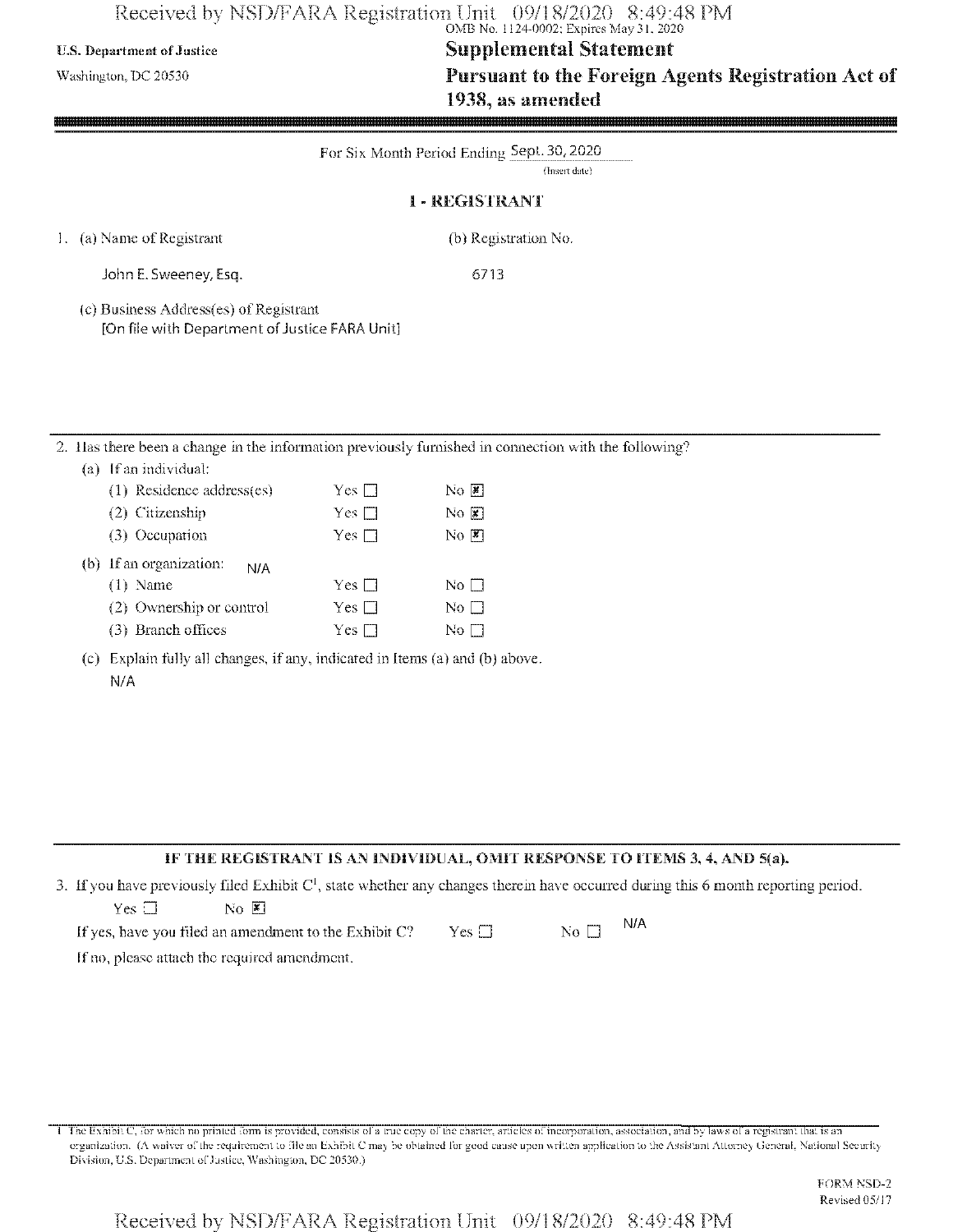|             |                                            |                                                                              | 4. (a) Have any persons ceased acting as partners, officers, directors or similar officials of the registrant during this 6 month reporting period?                                                                                                                                                                 |                               |                       |
|-------------|--------------------------------------------|------------------------------------------------------------------------------|---------------------------------------------------------------------------------------------------------------------------------------------------------------------------------------------------------------------------------------------------------------------------------------------------------------------|-------------------------------|-----------------------|
|             | Yes $\square$                              | $N_O$ $\mathbb{Z}$                                                           |                                                                                                                                                                                                                                                                                                                     |                               |                       |
| Name<br>N/A | If yes, furnish the following information: |                                                                              | Position                                                                                                                                                                                                                                                                                                            |                               | Date Connection Ended |
|             | Yes $\square$                              | $\overline{N}$ $\overline{K}$                                                | (b) Have any persons become partners, officers, directors or similar officials during this 6 month reporting period?                                                                                                                                                                                                |                               |                       |
| Name<br>N/A | If yes, furnish the following information: | Residence Address                                                            | Citizenship                                                                                                                                                                                                                                                                                                         | Position                      | Date Assumed          |
| N/A         | Yes $\square$                              | No E<br>If yes, identify each such person and describe the service rendered. | 5. (a) Has any person named in Item 4(b) rendered services directly in furtherance of the interests of any foreign principal?                                                                                                                                                                                       |                               |                       |
|             |                                            | secretarial, or in a related or similar capacity?<br>Yes $\Box$              | (b) During this six month reporting period, has the registrant hired as employees or in any other capacity, any persons who rendered<br>or will render services to the registrant directly in furtherance of the interests of any foreign principal(s) in other than a clerical or<br>$\overline{N}$ $\overline{X}$ |                               |                       |
| Name<br>N/A |                                            | Residence Address                                                            | Citizenship                                                                                                                                                                                                                                                                                                         | Position                      | Date Assumed          |
| Name<br>N/A | If yes, furnish the following information: | connection with the registrant during this 6 month reporting period?         | (c) Have any employees or individuals, who have filed a short form registration statement, terminated their employment or<br>Yes $\square$<br>Position or Connection                                                                                                                                                | $\overline{N}$ $\overline{X}$ | Date Terminated       |
|             | If yes, furnish the following information: | principal during this 6 month reporting period?<br>Yes $\square$             | (d) Have any employees or individuals, who have filed a short form registration statement, terminated their connection with any foreign<br>$No \ \boxed{\mathbb{X}}$                                                                                                                                                |                               |                       |
| Name<br>N/A |                                            | Position or Connection                                                       | Foreign Principal                                                                                                                                                                                                                                                                                                   |                               | Date Terminated       |
|             |                                            |                                                                              |                                                                                                                                                                                                                                                                                                                     |                               |                       |

6. Have short form registration statements been filed by all of the persons named in Items 5(a) and 5(b) of the supplemental statement?  $Yes \Box$  No  $N/A$ 

If no, list names of persons who have not filed the required statement. N/A

Received by NSD/FARA Registration Unit 09/18/2020 8:49:48 PM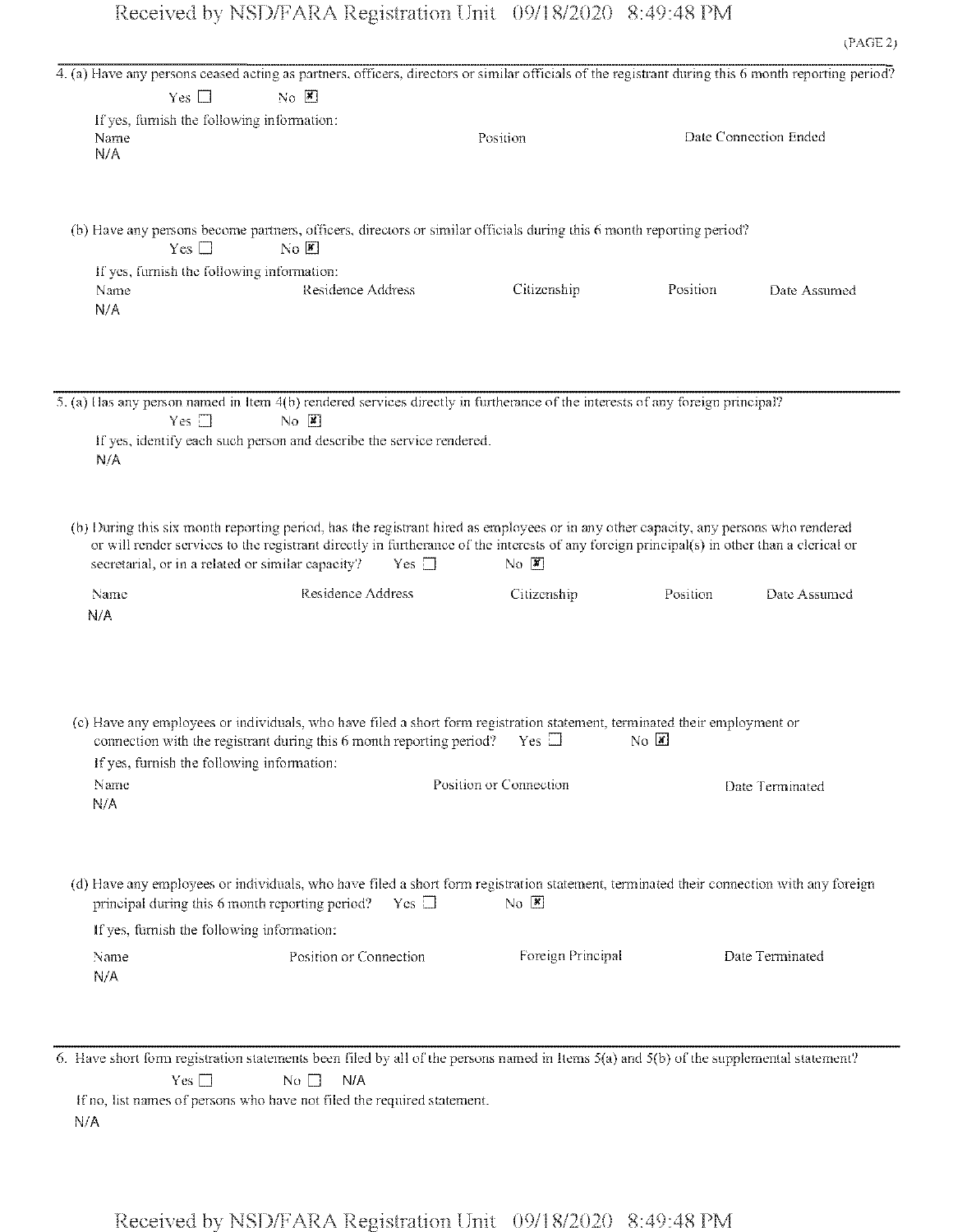### ii **- FOREIGN** PRINCIPAL

| 7. Has your connection with any foreign principal ended during this 6 month reporting period?<br>If yes, furnish the following information: |              | $Yes \n  2$         | $\overline{N}$ o $\Box$    |
|---------------------------------------------------------------------------------------------------------------------------------------------|--------------|---------------------|----------------------------|
| Foreign Principal                                                                                                                           |              | Date of Termination |                            |
| Vnesheconombank, State Development Corporation ("VEB.RF') through the<br>International Centre for Legal Protection ("ILCP")                 | May 15, 2020 |                     |                            |
|                                                                                                                                             |              |                     |                            |
|                                                                                                                                             |              |                     |                            |
|                                                                                                                                             |              |                     |                            |
| 8. Have you acquired any new foreign principal( $s$ ) <sup>2</sup> during this 6 month reporting period?                                    |              | $Yes \Box$          | $N_O$ $\boxed{\mathbf{z}}$ |
| If yes, furnish th following information:                                                                                                   |              |                     |                            |
| Name and Address of Foreign Principal(s)                                                                                                    |              | Date Acquired       |                            |
| N/A                                                                                                                                         |              |                     |                            |
|                                                                                                                                             |              |                     |                            |

9. In addition to those named in Items 7 and 8, if any, list foreign principal(s)<sup>2</sup> whom you continued to represent during the 6 month repotting period.

Vnesheconombank, State Development Corporation f'VEB.RF'1) through the International Centre for Legal Protection ("ILCP") (terminated May 15,2020)

| 10. (a) Have you filed exhibits for the newly acquired foreign principal(s), if any, listed in Item 8? |            |                                    |            |                                                                                                             |  |
|--------------------------------------------------------------------------------------------------------|------------|------------------------------------|------------|-------------------------------------------------------------------------------------------------------------|--|
| Exhibit $A^3$                                                                                          | $Yes \Box$ | No $\Box$                          |            |                                                                                                             |  |
| Exhibit $B4$                                                                                           | $Yes \Box$ | $\overline{N}$ o $\overline{\Box}$ |            |                                                                                                             |  |
| If no, please attach the required exhibit.                                                             |            |                                    |            |                                                                                                             |  |
|                                                                                                        |            |                                    |            | (b) Have there been any changes in the Exhibits A and B previously filed for any foreign principal whom you |  |
| represented during this six month period?<br>$N_0$ $\vert \mathbf{x} \vert$<br>Yes $\Box$              |            |                                    |            |                                                                                                             |  |
| If yes, have you filed an amendment to these exhibits?                                                 |            |                                    | Yes $\Box$ | $\overline{N}$ $\overline{N}$                                                                               |  |
| If no, please attach the required amendment.                                                           |            |                                    |            |                                                                                                             |  |

2 The term "foreign principal" includes, in addition to those defined in Section 1(b) of the Act, an individual organization any of whose activities are directly or indirectly supervised, directed, controlled, financed, or subsidized in whole or in major part by a foreign government, foreign political parly, foreign organization or foreign individual. (See Rule 100(a) (9)). A registrant wno represents more than one foreign principal is required to list in the statements no Hies under the Act only those principals for wnom he is not entitled to claim exemption under Section 3 of the Act. (See Rule 208.)

3 The Exhibit A, which is filed on Form NSD-3, sets forth the information required to be disclosed concerning each foreign principal.

4 The ExhibitB, wnieh is filed on Form NSD-4, sets forth the information concerning the agreement or understanding between the registrant and the foreign principal.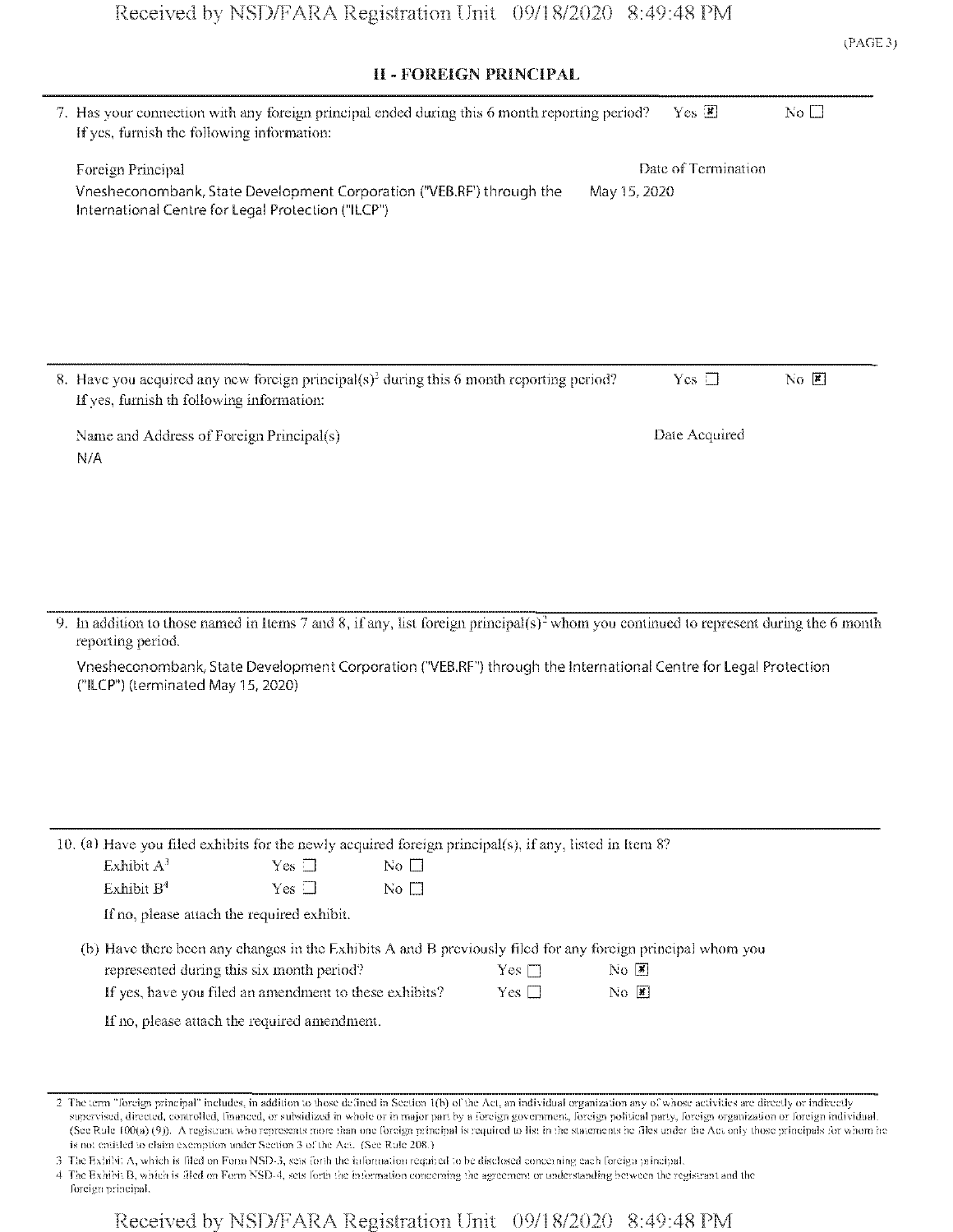### III - ACTIVITIES

| 11. During this 6 month reporting period, have you engaged in any activities for or rendered any services to any foreign principal |        |        |  |
|------------------------------------------------------------------------------------------------------------------------------------|--------|--------|--|
| named in Items 7, 8, or 9 of this statement?                                                                                       | Yes: 1 | - Noll |  |

ifyes, identify each foreign principal and describe in full detail your activities and services: The registrant's activities are disclosed below in Q. 12.

12. During this 6 month reporting period, have you on behalf of any foreign principal engaged in political activity<sup>5</sup> as defined below? Yes  $\boxed{\mathbf{x}}$  No  $\Box$ 

ifyes, identify each such foreign principal and describe in full detail all such political activity, indicating, among other things, the relations, interests and policies sought to be influenced and the means employed to achieve tins purpose. Ifthe registrant arranged, sponsored or delivered speeches, lectures or radio and TV broadcasts, give details as to dates, places of delivery, names of speakers and subject matter.

See attachment

13. !n addition to the above described activities, if any, have you engaged in activity on your own behalfwhich benefits your foreign principal(s)? Yes  $\Box$  No  $\blacksquare$ 

If yes, describe fully.  $N/A$ 

5 "Political activity," as defined in Section 1(o) of the Act, means any activity that the person engaging in believes will, or that the person intends to, in any way influence any agency or official of the Government of the United States or any section of the public within the United States with reference to formulating, adopting or changing the domestic or foreign policies of the United States or with reference to political or public interests, policies, or relations of a government of a foreign country or a foreign political party.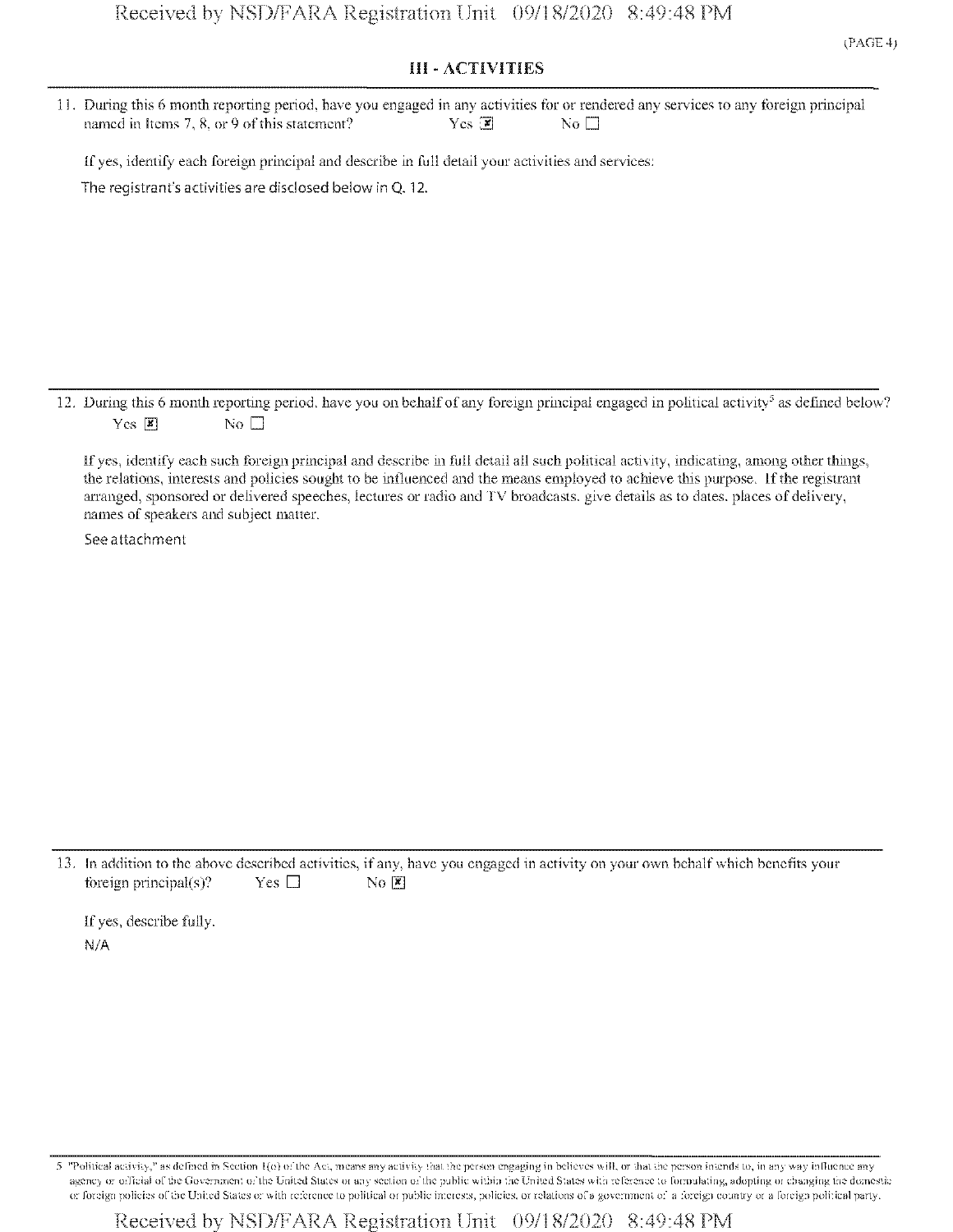## IV - **FINANCIAL** INFORMATION

|     | If no, explain why.                              | During this 6 month reporting period, have you received from any foreign principal named in Items 7, 8, or 9 of this<br>statement, or from any other source, for or in the interests of any such foreign principal, any contributions, income or<br>money either as compensation or otherwise?                   | Yes $\mathbb{Z}$ | No $\square$                                    |              |                    |
|-----|--------------------------------------------------|------------------------------------------------------------------------------------------------------------------------------------------------------------------------------------------------------------------------------------------------------------------------------------------------------------------|------------------|-------------------------------------------------|--------------|--------------------|
|     | N/A                                              |                                                                                                                                                                                                                                                                                                                  |                  |                                                 |              |                    |
|     |                                                  | If yes, set forth below in the required detail and separately for each foreign principal an account of such monies. <sup>6</sup>                                                                                                                                                                                 |                  |                                                 |              |                    |
|     | Date<br>12/3/2019                                | From Whom<br><b>ICLP</b>                                                                                                                                                                                                                                                                                         | 2019             | Purpose<br>Fee to represent VEB.RF for December |              | Amount<br>\$62,500 |
|     | 6/16/2020                                        | <b>ICLP</b>                                                                                                                                                                                                                                                                                                      | 2020 termination | Fee to represent VEB.RF through May 15,         |              | \$343,750          |
|     |                                                  |                                                                                                                                                                                                                                                                                                                  |                  |                                                 |              | 406,250<br>Total   |
| (b) |                                                  | RECEIPTS - FUNDRAISING CAMPAIGN<br>During this 6 month reporting period, have you received, as part of a fundraising campaign', any money on behalf of any<br>foreign principal named in Items 7, 8, or 9 of this statement?                                                                                     |                  | Yes $\square$                                   | $N$ O        |                    |
|     |                                                  | If yes, have you filed an Exhibit $D^8$ to your registration?                                                                                                                                                                                                                                                    |                  | Yes $\Box$                                      | No $\square$ |                    |
|     |                                                  | If yes, indicate the date the Exhibit D was filed.                                                                                                                                                                                                                                                               | Date N/A         |                                                 |              |                    |
| (c) | <b>RECEIPTS-THINGS OF VALUE</b><br>Yes $\square$ | During this 6 month reporting period, have you received any thing of value <sup>9</sup> other than money from any foreign principal<br>named in Items 7, 8, or 9 of this statement, or from any other source, for or in the interests of any such foreign principal?<br>$\overline{N}_0$ $\overline{\mathbb{Z}}$ |                  |                                                 |              |                    |
|     |                                                  | If yes, furnish the following information:                                                                                                                                                                                                                                                                       |                  |                                                 |              |                    |
|     | Foreign Principal<br>N/A                         |                                                                                                                                                                                                                                                                                                                  | Date Received    | Thing of Value                                  |              | Purpose            |

6, 7 A registrant is required to file an Exhibit D if he collects or receives contributions, loans, moneys, or other things of value for a foreign principal, as part of a fundraising carnpaign. (See Rule 201(e)).

8 An Exhibit D, for which no printed form is provided, sets forth an account of money collected or received as a result of a fundraising campaign and transmitted for a foreign principal.

9 Things of value include but are nol limited to gills, interest free loans, expense Ifee travel, favored slock purchases, exclusive rights, favored treatment over competitors, "kickbacks," and the like.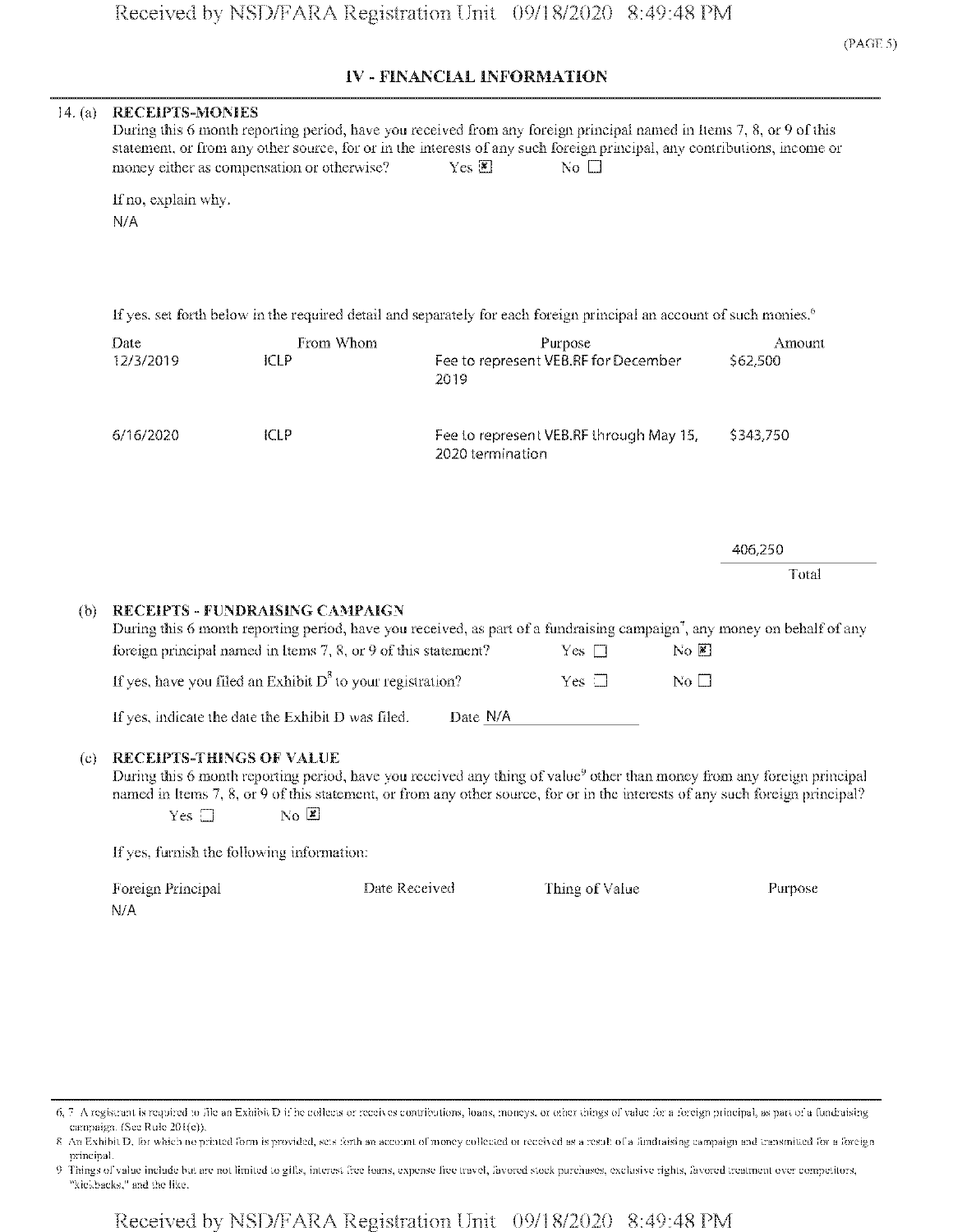| 15. (a) | <b>DISBURSEMENTS-MONIES</b><br>During this 6 month reporting period, have you<br>(1) disbursed or expended monies in connection with activity on behalf of any foreign principal named in Items 7, 8, or |  |  |  |  |  |
|---------|----------------------------------------------------------------------------------------------------------------------------------------------------------------------------------------------------------|--|--|--|--|--|
|         | 9 of this statement? Yes $\overline{\mathbf{x}}$<br>$\overline{N}$ o $\Box$                                                                                                                              |  |  |  |  |  |
|         | $Yes \Box$<br>transmitted monies to any such foreign principal?<br>$N_0$ $K$<br>(2)                                                                                                                      |  |  |  |  |  |
|         | If no, explain in full detail why there were no disbursements made on behalf of any foreign principal.<br>N/A                                                                                            |  |  |  |  |  |
|         | If yes, set forth below in the required detail and separately for each foreign principal an account of such monies, including<br>monies transmitted, if any, to each foreign principal.                  |  |  |  |  |  |

| Date      | To Whom-                   | Purpose                                              | Amount   |
|-----------|----------------------------|------------------------------------------------------|----------|
| 7/19/2020 | Georgetown Strategies, LLC | Professional fee (December 2019)<br>- Mav 15, 2020). | \$82,500 |

\$82,500

Total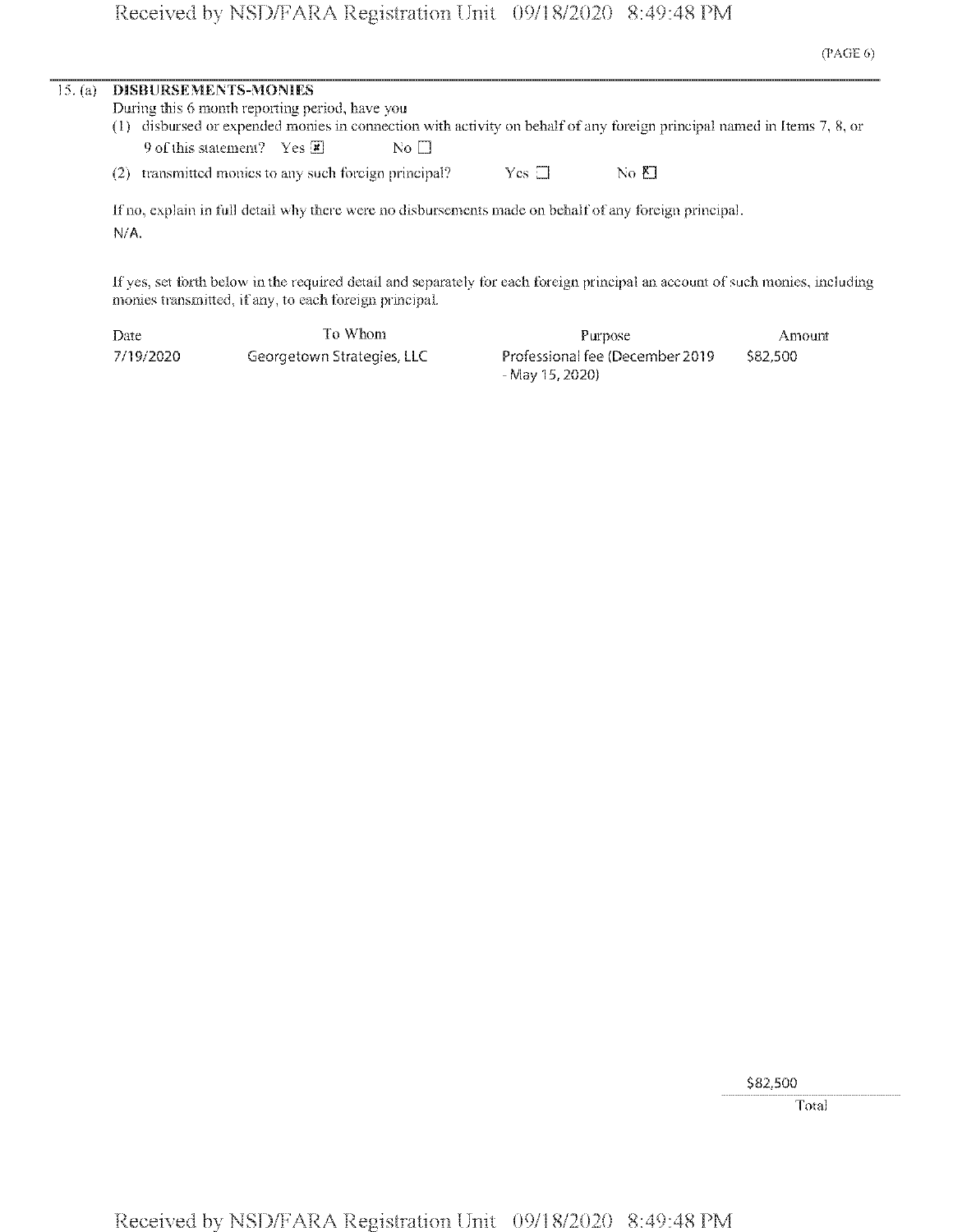#### (b) **D1SBURSEMENTS-TH1NGS** OF VALUE

During this 6 month reporting period, have you disposed of anything of value<sup>10</sup> other than money in furtherance of or in connection with activities on behalf of any foreign principal named in Items  $7, 8,$  or  $9$  of this statement?

 $Yes \Box$  No  $\boxed{\mathbb{X}}$ 

If yes, furnish the following information:

| Date | Recipient | Foreign Principal | Thing of Value | Purpose |
|------|-----------|-------------------|----------------|---------|
| -N/A |           |                   |                |         |

#### (c) **DISBURSEMENTS-POLIT1CAL** CONTRIBUTIONS

During this 6 month reporting period, have you from your own funds and on your own behalf either directly or through any other person, made any contributions of money or other things of value<sup>11</sup> in connection with an election to any political office, or in connection with any primary election, convention, or caucus held to select candidates for political office?

Yes  $\overline{\bullet}$  No  $\Box$ 

If yes, furnish the following information:

| Date      | Amount or Thing of Value | Political Organization or Candidate | Location of Event |
|-----------|--------------------------|-------------------------------------|-------------------|
| 3/26/2020 | S2800                    | Mowers for Congress                 | Contribution      |
| 3/23/2020 | 5750                     | Devin Nunes for Congress            | Contribution      |
| 4/17/2020 | S800                     | Vilardi for Congress                | Contribution      |

10. 11 Things of value include but are not limited to gifts, interest fice loans, expense fice travel, favored stock purchases, exclusive rights, favored treatment over competitors, "kickbacks," and ihc like.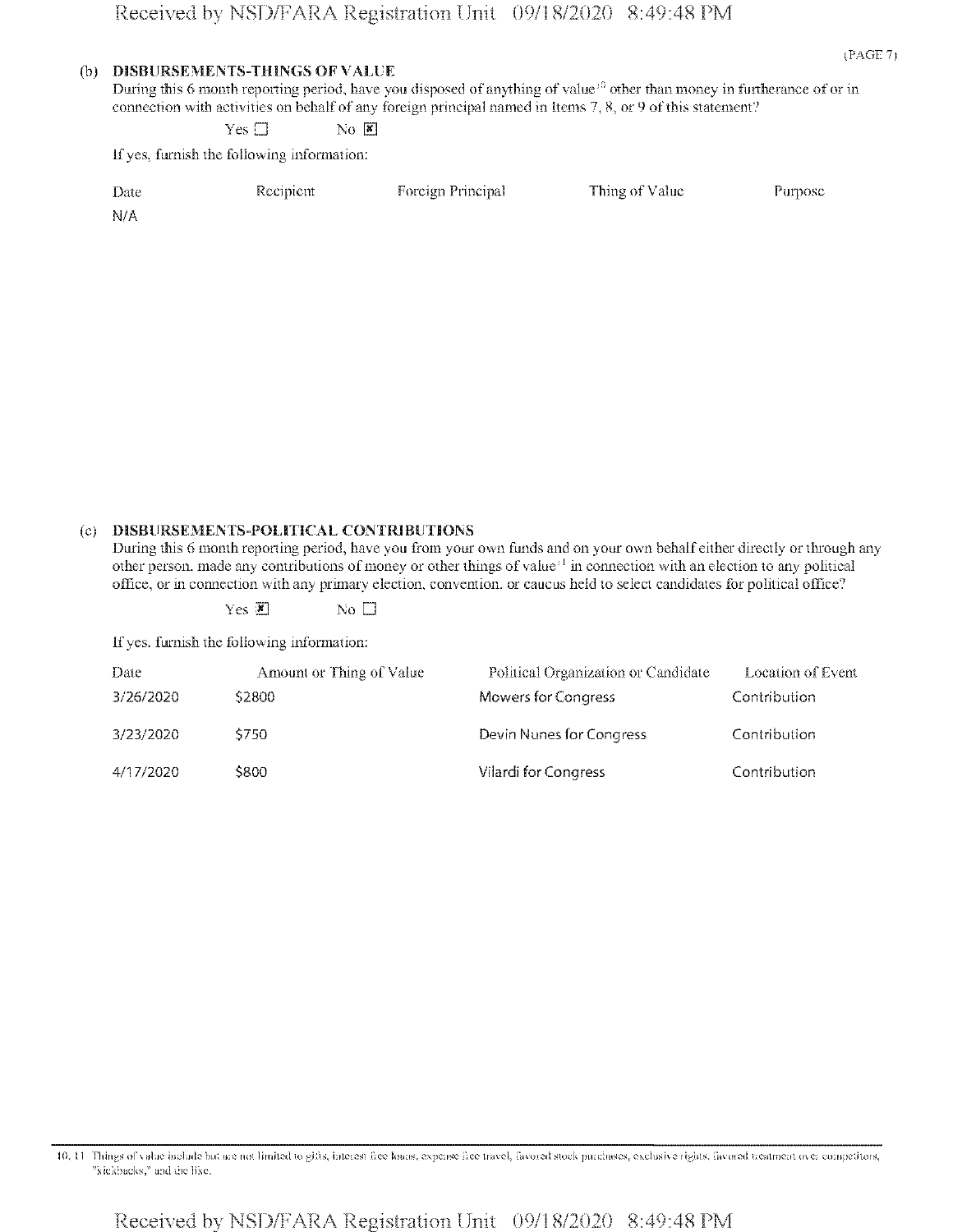# V - INFORMATIONAL MATERIALS

| Yes $\square$                                                 | $\overline{N}$ <sup><math>\alpha</math></sup>                               |                                                                                                                                                                                                                | 16. (a) During this 6 month reporting period, did you prepare, disseminate or cause to be disseminated any informational materials? <sup>12</sup>                                                                                                                                                                                                                                                                                                                                                                                                             |
|---------------------------------------------------------------|-----------------------------------------------------------------------------|----------------------------------------------------------------------------------------------------------------------------------------------------------------------------------------------------------------|---------------------------------------------------------------------------------------------------------------------------------------------------------------------------------------------------------------------------------------------------------------------------------------------------------------------------------------------------------------------------------------------------------------------------------------------------------------------------------------------------------------------------------------------------------------|
| If Yes, go to Item 17.                                        |                                                                             |                                                                                                                                                                                                                |                                                                                                                                                                                                                                                                                                                                                                                                                                                                                                                                                               |
|                                                               |                                                                             | (b) If you answered No to Item $16(a)$ , do you disseminate any material in connection with your registration?                                                                                                 |                                                                                                                                                                                                                                                                                                                                                                                                                                                                                                                                                               |
| Yes $\square$                                                 | N/A<br>No $\Box$                                                            |                                                                                                                                                                                                                |                                                                                                                                                                                                                                                                                                                                                                                                                                                                                                                                                               |
|                                                               |                                                                             | If Yes, please forward the materials disseminated during the six month period to the Registration Unit for review.                                                                                             |                                                                                                                                                                                                                                                                                                                                                                                                                                                                                                                                                               |
| 17. Identify each such foreign principal.<br>N/A              |                                                                             |                                                                                                                                                                                                                |                                                                                                                                                                                                                                                                                                                                                                                                                                                                                                                                                               |
| N/A                                                           |                                                                             | finance your activities in preparing or disseminating informational materials?<br>If yes, identify each such foreign principal, specify amount, and indicate for what period of time.                          | 18. During this 6 month reporting period, has any foreign principal established a budget or allocated a specified sum of money to<br>Yes $\square$<br>$\overline{N}$ <sup><math>\overline{K}</math></sup>                                                                                                                                                                                                                                                                                                                                                     |
| $\Box$ Radio or TV broadcasts<br>$\Box$ Advertising campaigns | materials include the use of any of the following:<br>$\Box$ Press releases | $\Box$ Magazine or newspaper $\Box$ Motion picture films                                                                                                                                                       | 19. During this 6 month reporting period, did your activities in preparing, disseminating or causing the dissemination of informational<br>$\Box$ Letters or telegrams<br>$\Box$ Pamphlets or other publications $\Box$ Lectures or speeches                                                                                                                                                                                                                                                                                                                  |
| $\Box$ Other (specify) N/A                                    |                                                                             |                                                                                                                                                                                                                |                                                                                                                                                                                                                                                                                                                                                                                                                                                                                                                                                               |
| <b>Electronic Communications</b>                              |                                                                             |                                                                                                                                                                                                                |                                                                                                                                                                                                                                                                                                                                                                                                                                                                                                                                                               |
| $\Box$ Email                                                  |                                                                             |                                                                                                                                                                                                                |                                                                                                                                                                                                                                                                                                                                                                                                                                                                                                                                                               |
|                                                               |                                                                             |                                                                                                                                                                                                                |                                                                                                                                                                                                                                                                                                                                                                                                                                                                                                                                                               |
|                                                               |                                                                             |                                                                                                                                                                                                                |                                                                                                                                                                                                                                                                                                                                                                                                                                                                                                                                                               |
| $\Box$ Other (specify) N/A                                    |                                                                             | <u> 1989 - Jan Barbara, martxa al III-lea (h. 1989).</u>                                                                                                                                                       |                                                                                                                                                                                                                                                                                                                                                                                                                                                                                                                                                               |
| the following groups:                                         |                                                                             |                                                                                                                                                                                                                | 20. During this 6 month reporting period, did you disseminate or cause to be disseminated informational materials among any of                                                                                                                                                                                                                                                                                                                                                                                                                                |
| $\Box$ Public officials                                       |                                                                             | $\Box$ Newspapers                                                                                                                                                                                              | $\Box$ Libraries                                                                                                                                                                                                                                                                                                                                                                                                                                                                                                                                              |
| Legislators                                                   |                                                                             | Editors                                                                                                                                                                                                        | $\Box$ Educational institutions                                                                                                                                                                                                                                                                                                                                                                                                                                                                                                                               |
| Government agencies                                           |                                                                             | $\Box$ Civic groups or associations                                                                                                                                                                            | $\Box$ Nationality groups                                                                                                                                                                                                                                                                                                                                                                                                                                                                                                                                     |
| Other (specify) $N/A$                                         |                                                                             |                                                                                                                                                                                                                |                                                                                                                                                                                                                                                                                                                                                                                                                                                                                                                                                               |
| 21. What language was used in the informational materials:    |                                                                             |                                                                                                                                                                                                                |                                                                                                                                                                                                                                                                                                                                                                                                                                                                                                                                                               |
| $\mathbb{Z}$ English                                          |                                                                             |                                                                                                                                                                                                                | $\Box$ Other (specify)                                                                                                                                                                                                                                                                                                                                                                                                                                                                                                                                        |
|                                                               |                                                                             |                                                                                                                                                                                                                |                                                                                                                                                                                                                                                                                                                                                                                                                                                                                                                                                               |
|                                                               |                                                                             | 22. Did you file with the Registration Unit, U.S. Department of Justice a copy of each item of such informational materials<br>disseminated or caused to be disseminated during this 6 month reporting period? | $Yes \nightharpoonup$<br>$\overline{N_0}$ $\Box$                                                                                                                                                                                                                                                                                                                                                                                                                                                                                                              |
| Yes $\Box$                                                    | No $\square_{N/A}$                                                          | 23. Did you label each item of such informational materials with the statement required by Section 4(b) of the Act?                                                                                            |                                                                                                                                                                                                                                                                                                                                                                                                                                                                                                                                                               |
| filed pursuant to Section 4(b) of the Act.                    |                                                                             |                                                                                                                                                                                                                | 12 The term informational materials includes any oral, visual, graphic, written, or pictorial information or matter of any kind, including that published by means of advertising,<br>books, periodicals, newspapers, lectures, broadcasts, motion pictures, or any means or instrumentality of interstate or foreign commerce or otherwise. Informational materials<br>disseminated by an agent of a foreign principal as part of an activity in itself exempt from registration, or an activity which by itself would not require registration, need not be |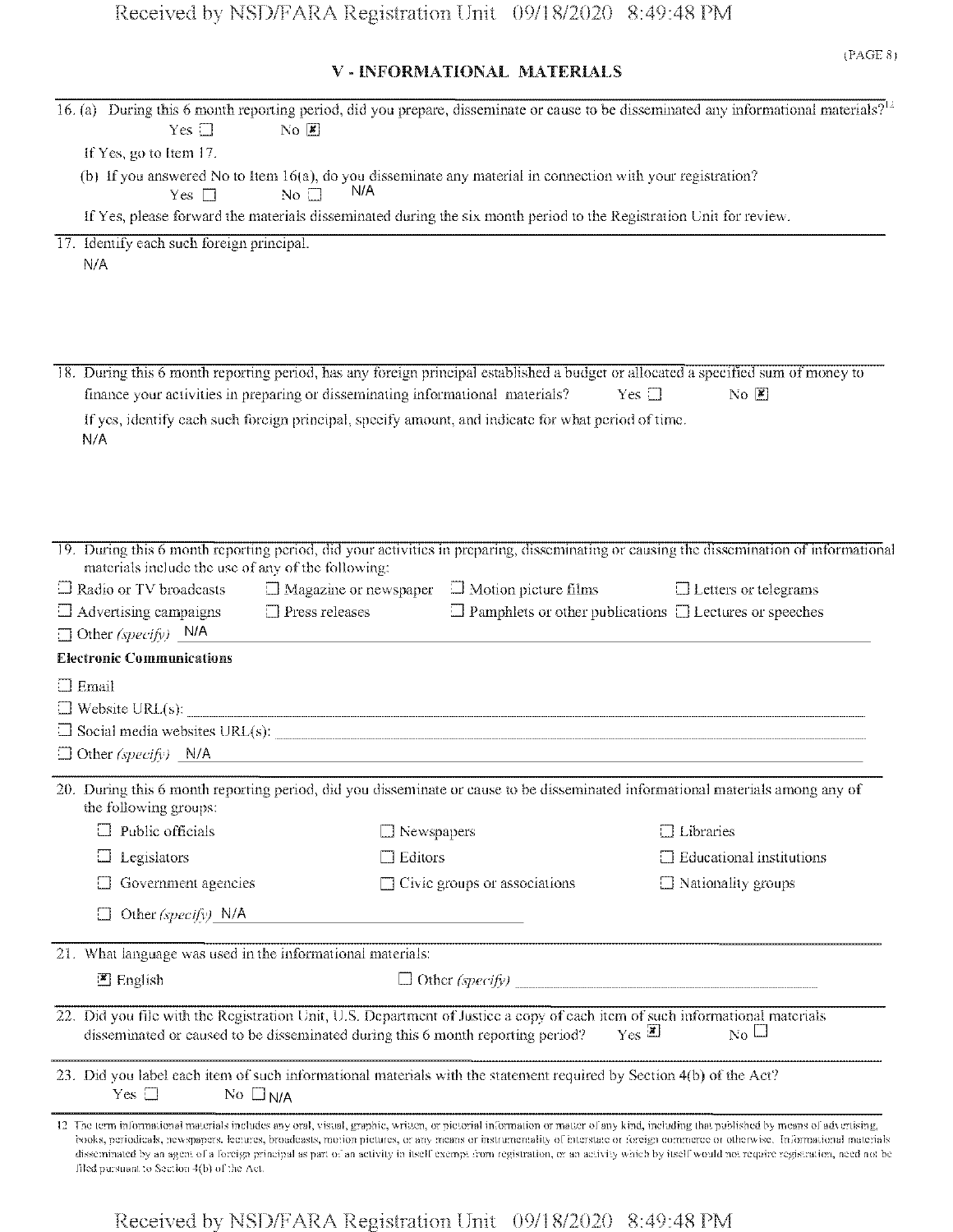### VI - EXECUTION

In accordance with 28 U.S.C. § 1746, the undersigned swear(s) or affirm(s) under penalty of perjury that he/she has (they have) read the information set forth in this registration statement and the attached exhibits and that he/she is (they are) familiar with the contents thereof and that such contents are in their entirety true and accurate to the best of his/her (their) knowledge and belief, except that the undersigned make(s) no representation as to truth or accuracy of the information contained in the attached Short Form Registration Statement(s), if any, insofar as such information is not within his/her (their) personal knowledge.

(Date of signature)  $(Print or type name under each signature or provide electronic signature<sup>13</sup>)$ 

September 18, 2020 Electronically signed by John E. Sweeney, Esq.

13 This statement shall be signed by the individual agent, if the registrant is an individual, or by a majority of those partners, officers, directors or persons performing similar functions, if the registrant is an organization, except that the organization can, by power of attorney, authorize one or more individuals to exceute this statement on its behalf.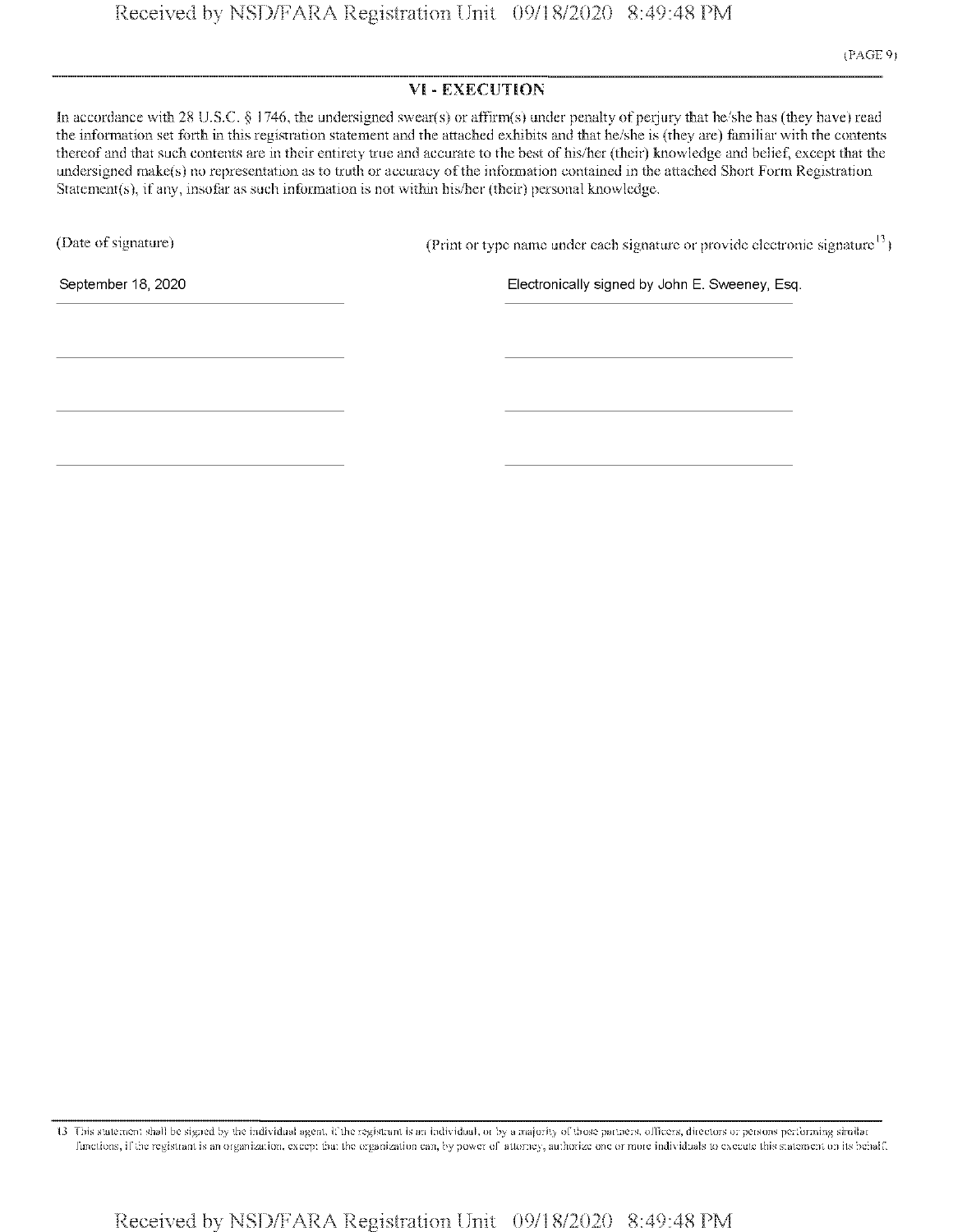# Attachment John. E. Sweeney, Esq. FARA Reg. No. 6713

| Date                         | <b>Name and Title</b>                            | Agency                                                                     | <b>Means</b> of<br>Contact | <b>Subjects Discussed</b>                                                                                          |
|------------------------------|--------------------------------------------------|----------------------------------------------------------------------------|----------------------------|--------------------------------------------------------------------------------------------------------------------|
| Week of<br>March 1.<br>2020  | Chief of Staff<br>Mick Mulvanev                  | The White House,<br>Executive Office of the<br>President                   | Telephone                  | New staff assignments on sanctions<br>issues connected to the Russian<br>Federation                                |
| Week of<br>March 1,<br>2020  | Nick Michalek,<br><b>Staff Director</b>          | U.S. House of<br>Representatives<br>Committee on Foreign<br><b>Affairs</b> | Telephone                  | Any potential scheduling Russian<br>sanctions                                                                      |
| Week of<br>March 1,<br>2020  | Congressman<br>Devin Nunes                       | <b>U.S. House Permanent</b><br>Select Committee on<br>Intelligence         | Telephone                  | Any potential scheduling Russian<br>sanctions                                                                      |
| Week of<br>March 8.<br>2020  | Senator Marco<br>Rubio                           | U.S. Senate Committee on<br>Foreign Relations                              | Telephone                  | Timing of any sanction legislation<br>$(S.482$ DASKA, and S.1060<br>DETER ACT) being brought<br>forward for a vote |
| Week of<br>March 8.<br>2020  | Arron<br>Strickland<br>(Senate Staff)            | U.S. Senate Committee on<br>Foreign Relations                              | Telephone                  | Timing of any sanction legislation<br>$(S.482$ DASKA, and S.1060<br>DETER ACT) being brought<br>forward for a vote |
| Week of<br>March 8.<br>2020  | Senator Ted<br>Cruz                              | U.S. Senate                                                                | Telephone                  | Timing of any sanction legislation<br>$(S.482$ DASKA, and S.1060<br>DETER ACT) being brought<br>forward for a vote |
| Week of<br>March 8,<br>2020  | Alice James<br>(stat)                            | U.S. Senate, Office of<br>Senator Marco Rubio                              | Telephone                  | Timing of any sanction legislation<br>(S.482 DASKA, and S.1060<br>DETER ACT) being brought<br>forward for a vote   |
| Week of<br>March 22,<br>2019 | Senator Josh<br>Hawley                           | U.S. Senate                                                                | Telephone                  | Timing of any sanction legislation<br>$(S.482$ DASKA, and S.1060<br>DETER ACT) being brought<br>forward for a vote |
| Week of<br>March 22,<br>2020 | Chris Jovner,<br>Chief of Staff<br>for Sen. Burr | <b>U.S. Senate Select</b><br>Committee on<br>Intelligence                  | Telephone                  | Timing of any sanction legislation<br>$(S.482$ DASKA, and S.1060<br>DETER ACT) being brought<br>forward for a vote |

4830-0565-7547v,l

Received by NSD/FARA Registration Unit 09/18/2020 8:49:48 PM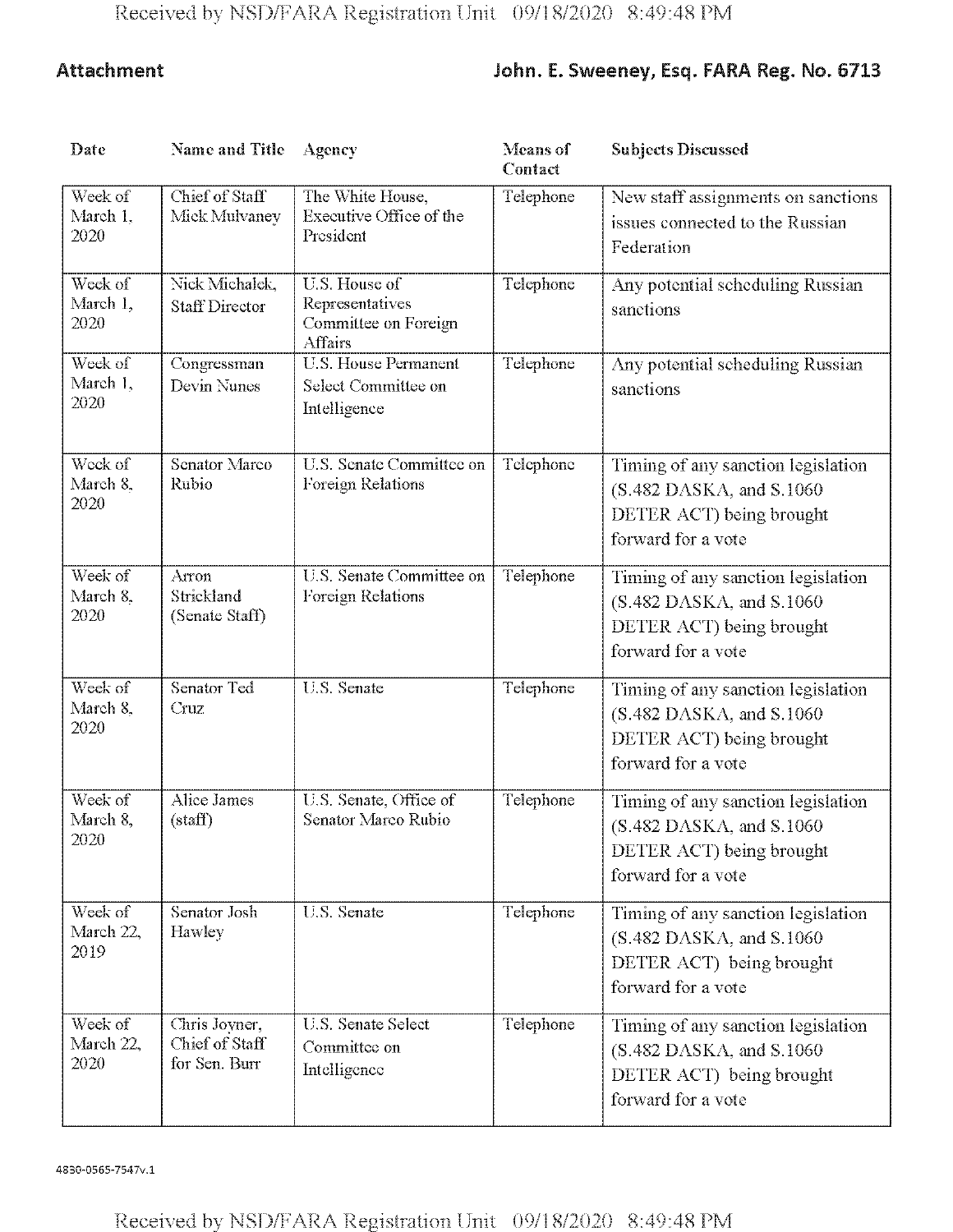# Attachment John. E. Sweeney, Esq. FARA Reg. No. 6713

| Week of<br>March 22,<br>2020                   | Chris Topping,<br>Deputy CoS for<br>Sen. Burr                                                         | U.S. Senate Select<br>Committee on<br>Intelligence                              | Telephone | Timing of any sanction legislation<br>(S.482 DASKA, and S.1060)<br>DETER ACT) being brought<br>forward for a vote |
|------------------------------------------------|-------------------------------------------------------------------------------------------------------|---------------------------------------------------------------------------------|-----------|-------------------------------------------------------------------------------------------------------------------|
| Week of<br>March 22,<br>2020                   | Kimberly<br>Byerly,<br>Legislative<br>Director for<br>Sen. Burr                                       | U.S. Senate Select<br>Committee on<br>Intelligence                              | Telephone | Timing of any sanction legislation<br>(S.482 DASKA, and S.1060)<br>DETER ACT) being brought<br>forward for a vote |
| Week of<br>Apr. 5,<br>2020                     | Alex Willette,<br>Deputy White<br><b>House Political</b><br>Director                                  | The White House,<br>Executive Office of the<br>President                        | Telephone | Pending sanction legislation (S.482)<br>DASKA, and S.1060 DETER ACT)<br>and Congressional calendar                |
| Week of<br>Apr. 5,<br>2020                     | <b>Staff of Andrew</b><br>Olmen, Senior<br>Advisor to the<br>President of the<br><b>United States</b> | The White House,<br>Executive Office of the<br>President                        | Telephone | Any new staff assignments on<br>sanctions issues connected to the<br>Russian Federation                           |
| $\overline{\text{Week of}}$<br>Apr. 5,<br>2020 | Staff of Rebecca<br>Jurata, Senior<br>Advisor to the<br>President of the<br><b>United States</b>      | The White House,<br>Executive Office of the<br>President                        | Telephone | Any new staff assignments on<br>sanctions issues connected to the<br><b>Russian Federation</b>                    |
| Week of<br>Apr. 5,<br>2020                     | Brian Jack,<br>White House<br>Political<br>Director                                                   | The White House,<br>Executive Office of the<br>President                        | Telephone | To review current White House<br>sanction policy                                                                  |
| Week of<br>Apr. 19,<br>2020                    | Mark Meadows.<br>Chief of Staff                                                                       | The White House,<br>Executive Office of the<br>President                        | Telephone | Any proposed, new, Russian<br>sanctions                                                                           |
| Week of<br>Apr. 19,<br>2020                    | Brian Jack,<br>White House<br>Political<br>Director                                                   | The White House,<br>Executive Office of the<br>President                        | Telephone | Any new staff assignments on<br>sanctions issues connected to the<br><b>Russian Federation</b>                    |
| Week of<br>Apr. 19,<br>2020                    | Kellyanne<br>Conway,<br>Counselor to the<br>President                                                 | The White House,<br>Executive Office of the<br>President                        | Telephone | To review current White House<br>sanction policy                                                                  |
| Week of<br>Apr. 19,<br>2020                    | Eric Ucland,<br>White House<br>Legislative<br><b>Affairs Director</b>                                 | The White House,<br>Executive Office of the<br>President                        | Telephone | Pending sanction legislation (S.482)<br>DASKA, and S.1060 DETER ACT)<br>and Congressional calendar                |
| Apr. 19.<br>2020                               | Liz Horning<br>(stat)                                                                                 | U.S. Department of the<br>Treasury, Office of Brent<br>McIntosh, Undersecretary | Telephone | To request the scheduling a meeting<br>to discuss VEB.RF's changes in<br>operations                               |

4830-0565-7547v,l